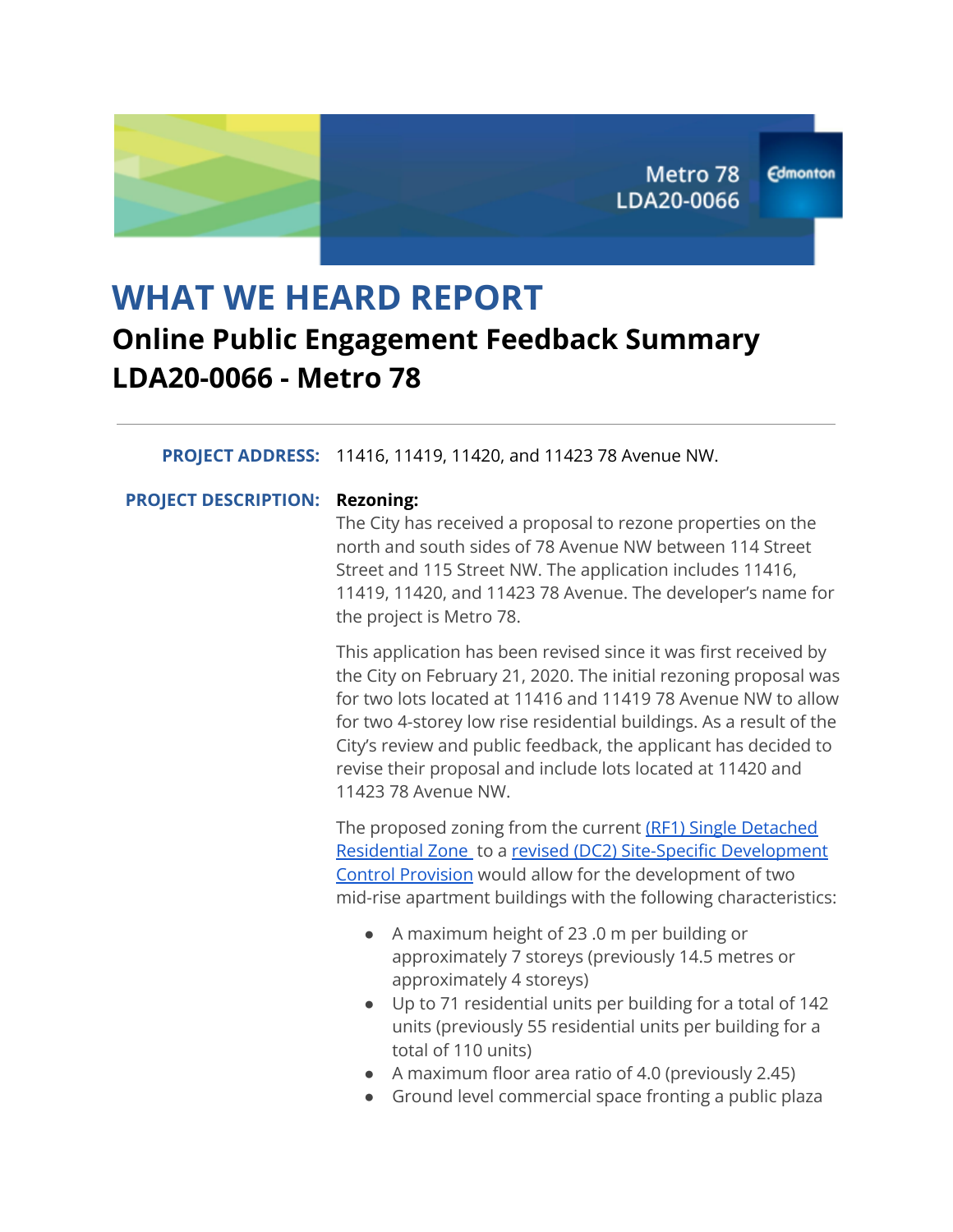and the 114 Street shared use path. Opportunities for commercial uses include specialty food services, retail, and personal service shops.

- Vehicular surface parking that is accessed from the proposed north-south lanes west of the properties.
- Community amenity [contributions](https://www.edmonton.ca/city_government/urban_planning_and_design/community-amenity-contributions) in the form of a public plaza along 78 Avenue between the two buildings, cash contributions towards the Charles Simmonds Park redevelopment, provision for family oriented units, and the construction of two lanes abutting the site.

#### **Road Closures**

The application also includes a proposed closure of portions 78 Avenue, portions of 114 Street abutting the site, and the laneway south of 78 Avenue between the site and 114 Street. New 6-metre wide (previously 5-metre) north-south lanes are proposed along the western boundaries of the rezoning site to provide connections to the remaining lanes parallel to 78 Avenue and to provide access to the proposed development.

#### **McKernan-Belgravia Station Area Redevelopment Plan**

This application includes proposed changes to the Mckernan-Belgravia Station Area Redevelopment Plan to amend current policies that do not support development of this intensity at this location and to allow for mid-rise buildings at this location.

|                                           | <b>PROJECT WEBSITE:</b> https://www.edmonton.ca/metro78                                                        |
|-------------------------------------------|----------------------------------------------------------------------------------------------------------------|
|                                           | <b>ENGAGEMENT</b> Online Engagement Webpage - Engaged Edmonton:<br>FORMAT: https://engaged.edmonton.ca/metro78 |
|                                           | <b>ENGAGEMENT DATES:</b> August 16 - September 6, 2021                                                         |
| <b>NUMBER OF VISITORS: •</b> Engaged: 120 | • Informed: 178<br>• Aware: $418$                                                                              |

See "Web Page Visitor Definitions" at the end of this report for explanations of the above categories.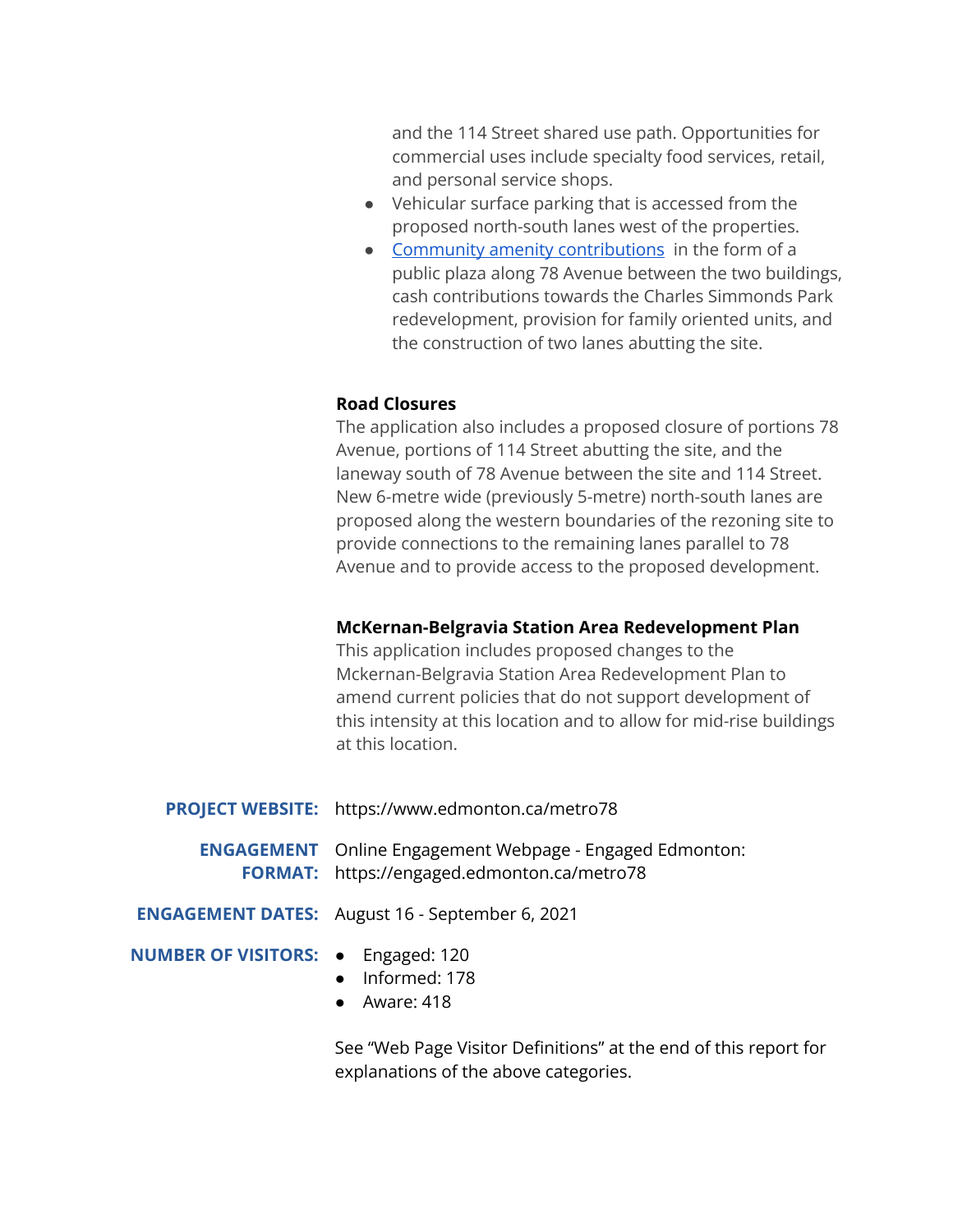#### **ABOUT THIS REPORT**

The information in this report includes summarized feedback received between August 16 to September 6, 2021 through online engagement via the Engaged Edmonton platform and emails submitted directly to the file planner.

The public feedback received will be considered during the planning analysis to ensure the review of the application takes local context into consideration and is as complete as possible. It will also be used to inform conversations with the applicant about potential revisions to the proposal to address concerns or opportunities raised.

This report is shared with all web page visitors who provided their email address for updates on this file. This summary will also be shared with the applicant and the Ward Councillor.

The planning analysis, and how feedback informed that analysis, will be summarized in the City's report to City Council when the proposed rezoning goes to a future City Council Public Hearing for a decision. The City's report and finalized version of the applicant's proposal will be posted for public viewing on the City's public [hearing](https://www.edmonton.ca/city_government/council-committee-meetings) agenda approximately three (3) weeks prior to a scheduled public hearing for the file.

#### **ENGAGEMENT FORMAT**

The Engaged Edmonton webpage included an overview of the proposed development, information on the development and rezoning process and contact information for the file planner. Two "tools" were available for participants: one to ask questions and one to leave feedback.

The comments are summarized by the main themes below, with the number of times a similar comment was made by participants recorded in brackets following that comment. The questions asked and their answers are also included in this report.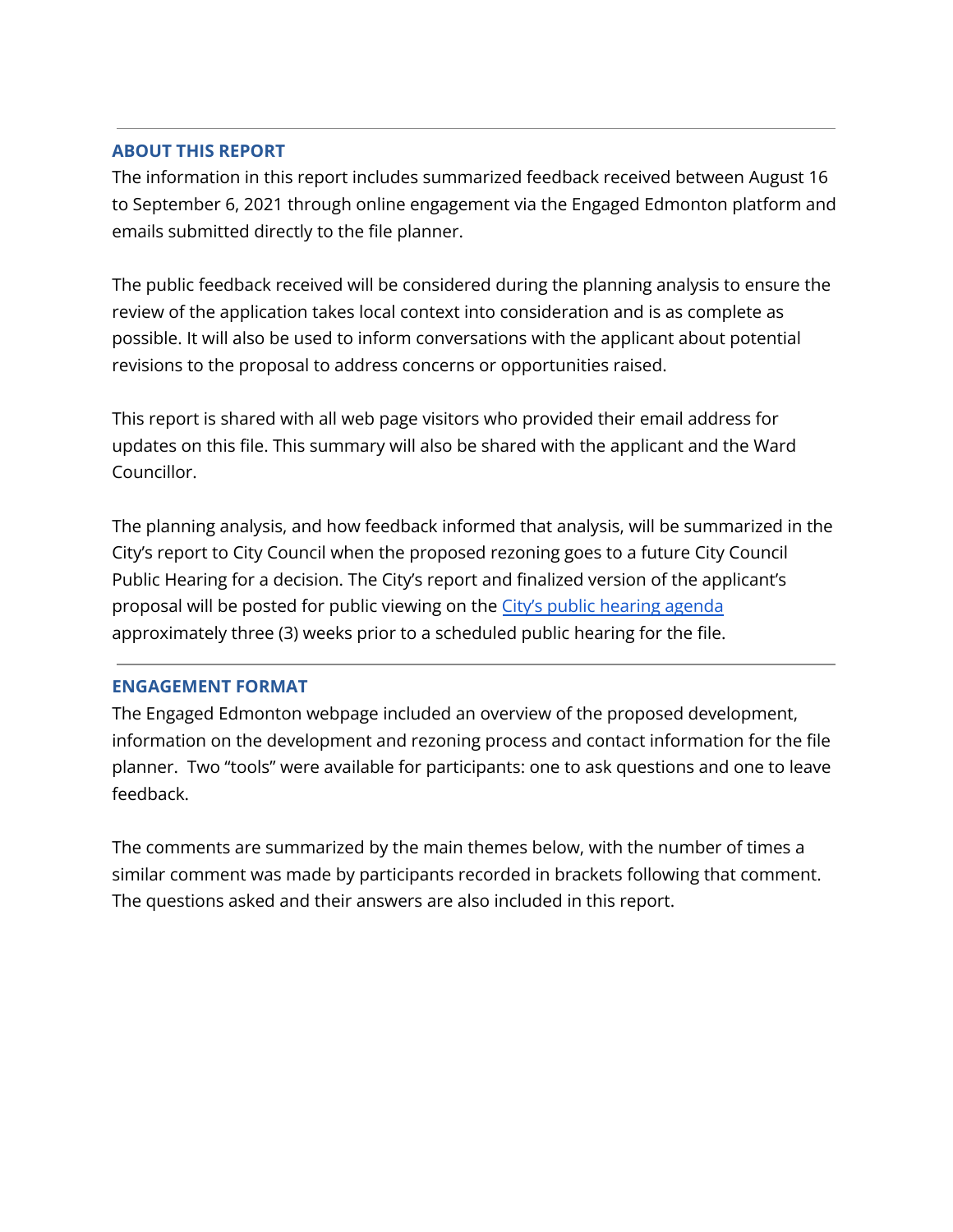#### **FEEDBACK SUMMARY**

This section summarizes main themes collected.

Number of Responses: In Support: 9 In Opposition: 108

Mixed: 10

The most common **concerns** heard were:

**Deviance from the ARP:** The community firmly believes that the guidelines established in the McKernan-Belgravia Station Area Redevelopment Plan (ARP) should be adhered to. The neighbourhood invested a lot of effort in establishing this plan and indicated frustration that this proposal deviates from the guidelines.

**Building Size:** The buildings are out of scale with the neighbourhood and should be built in accordance with the guidelines of the Area Redevelopment Plan (up to 4 storeys). Specifically, the height of the structure will result in a loss of privacy and represents a significant transition from the abutting single detached homes.

**Loss of Greenspace:** There is a strong worry that selling a portion of the shared use path will set a precedent. Several comments identify that the Area Redevelopment Plan calls for the greenspace to be 12m wide. Reducing the width to 9m in this location will result in a "tunneling" effect and may lead to increased congestion and even crime.

**Traffic/Parking:** The area experiences heavy congestion around the intersections of 115 Street and 76 Avenue, and 115 Street and University Avenue. While the proposal caters to a car free lifestyle, there is apprehension that additional visitors to the site will increase this issue. These additional visitors may also increase demand for the limited on-street parking which is already in short supply. Lastly, the narrow lanes will result in large vehicles having to back into the proposed plaza, this is a safety concern for residents utilizing this space.

The most recurring comments of **support** heard were:

**Location:** The site's proximity to public transit and large institutions (U of A) will allow additional people to easily access these resources.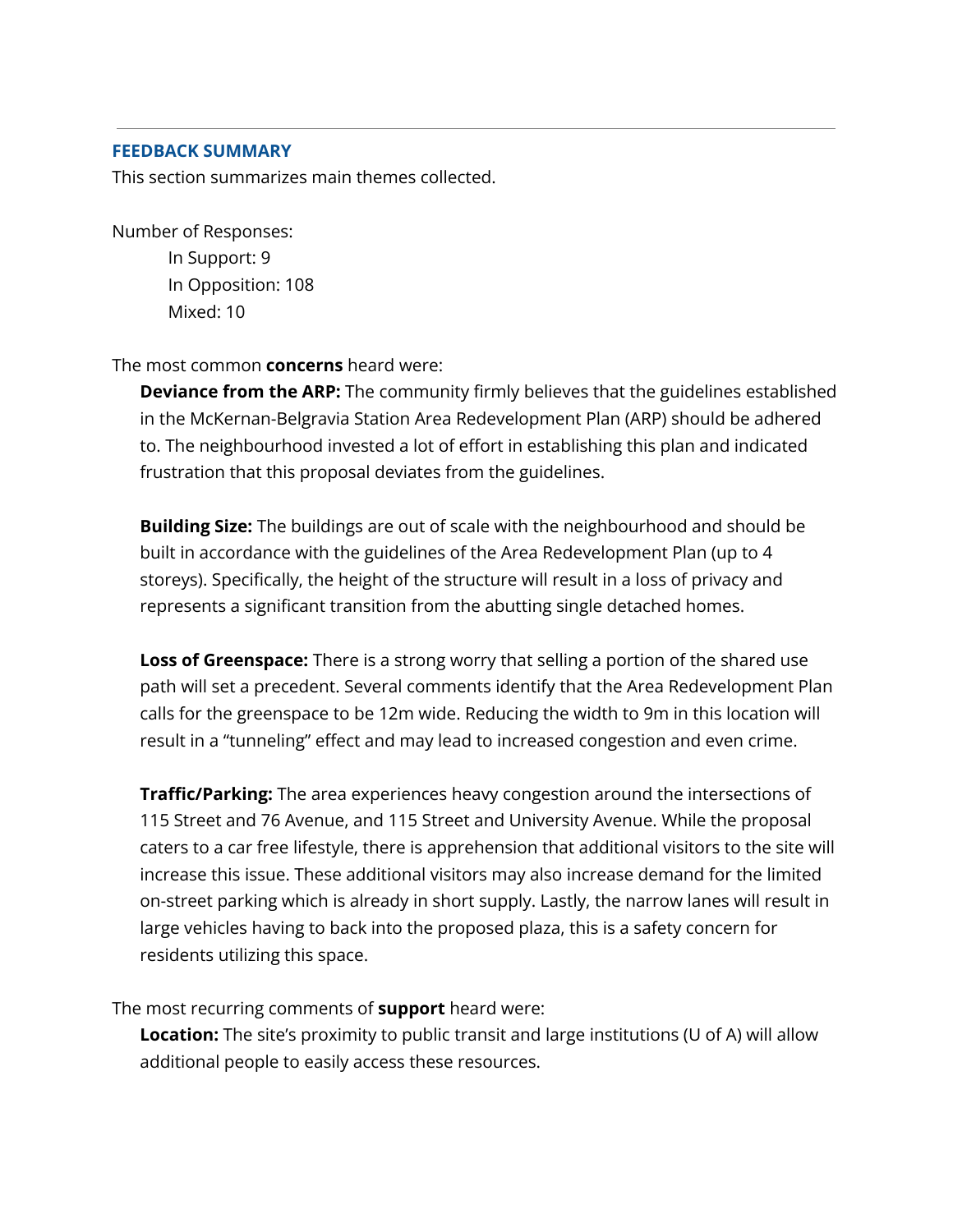**Amenities:** The commercial opportunities and public plaza will provide additional gathering spaces for the community while the additional residents will help support the existing businesses in the neighbourhood.

#### **WHAT WE HEARD**

The following section includes a summary of collected comments with the number of times a comment was recorded in brackets (comments received once do not have a number).

#### **REASONS FOR OPPOSITION**

#### **Built Form/Site Layout/Neighbourhood Character**

- The height of the building is too large, exceeds the Area Redevelopment Plan, and will not fit with the character of the neighbourhood (54)
- The additional storeys will result in a lack of privacy (21)
- The height of the building will cast a large shadow (10)
- The scale of the building is is too large and the location is inappropriate at the end of a cul-de-sac/dead end street (8)
- Density/F.A.R is too great (8)
- Building will reduce sightlines along the shared use path/decrease safety (4)
- Building will be of poor quality (2)
- Setbacks are insufficient.
- Development is not a single family home.

#### **Greenspace/Mature Trees**

- The proposal will reduce the size of the shared use path and does not conform with the guiding principles depicted for the 114 Street Green Spine concept within the Area Redevelopment Plan (30)
- Insufficient landscaping and/or impacts to existing landscaping along the shared use pathway (3)
- Fire Truck turnaround within the plaza area will impede proper plaza programming.
- Does not provide additional greenspace

### **Traffic/Parking/Safety**

- Will increase traffic congestion in the neighbourhood (65)
- Will increase demand for on-street parking (31)
- Emergency/services vehicles will be unable to maneuver and access the site, and alternative site design for maneuvering should be considered (11)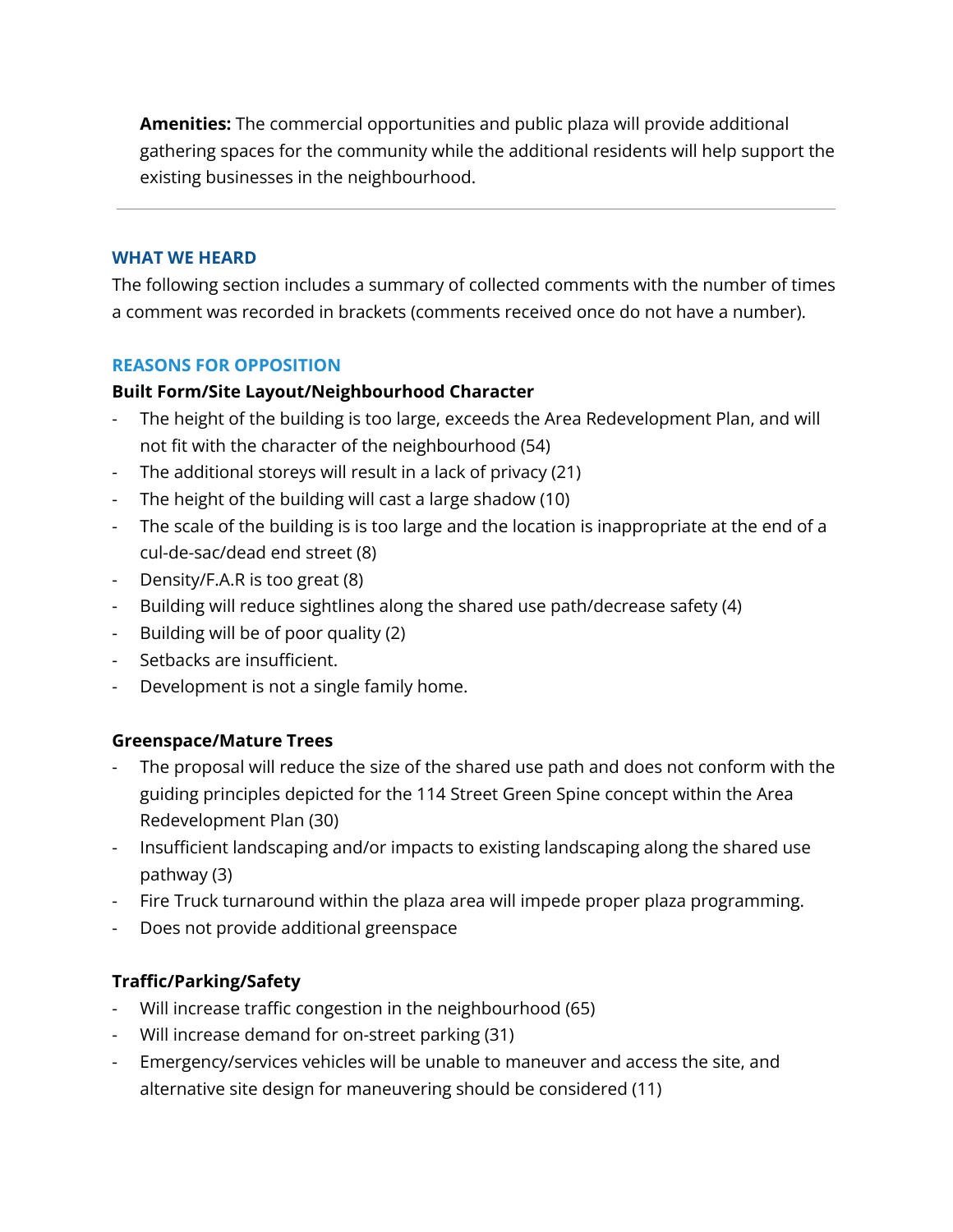- Vehicles backing up into the public plaza will be a safety hazard (10)
- The rear lane will begin to experience traffic similar to a roadway (4)
- Poor condition of existing rear lanes

#### **Other**

- The proposal should follow the guidelines of the Area Redevelopment Plan (50)
- Concerns about the removal of Child Care Services from the proposal (13)
- Buffer between the new lane and existing houses is inadequate (10)
- The type of dwellings being offered will increase the amount of students/transient residents living in the neighbourhood and not enough diversity of housing options for families (10)
- Proposed plaza removes parking areas for LRT maintenance vehicles and snow clearance (2)
- Increased crime (2)
- Increased noise levels (3)
- The applicant's engagement 'summary and project revisions' document is not fully accurate
- Commercial uses not appropriate for context
- Impacts to existing drainage infrastructure
- Neighbourhood needs more single family homes

#### **SUGGESTIONS FOR IMPROVEMENT**

- Keep the height at 4 storeys (17)
- Provide additional pedestrian/cyclist connections (3)
- Add additional bicycle parking and support infrastructure (bike sharing, tune up stations) (2)
- Greater focus on climate impacts (2)
- Commercial opportunities to focus on food/grocery services
- Include community garden/composting
- No commercial business that will operate late at night
- Increase the number of 3 bedroom units.
- Cater to citizens with mobility challenges.

#### **REASONS FOR SUPPORT**

- Increased density/proximity along the LRT corridor (6)
- Opportunity for additional commercial amenities in the neighbourhood/greater support for existing businesses (3)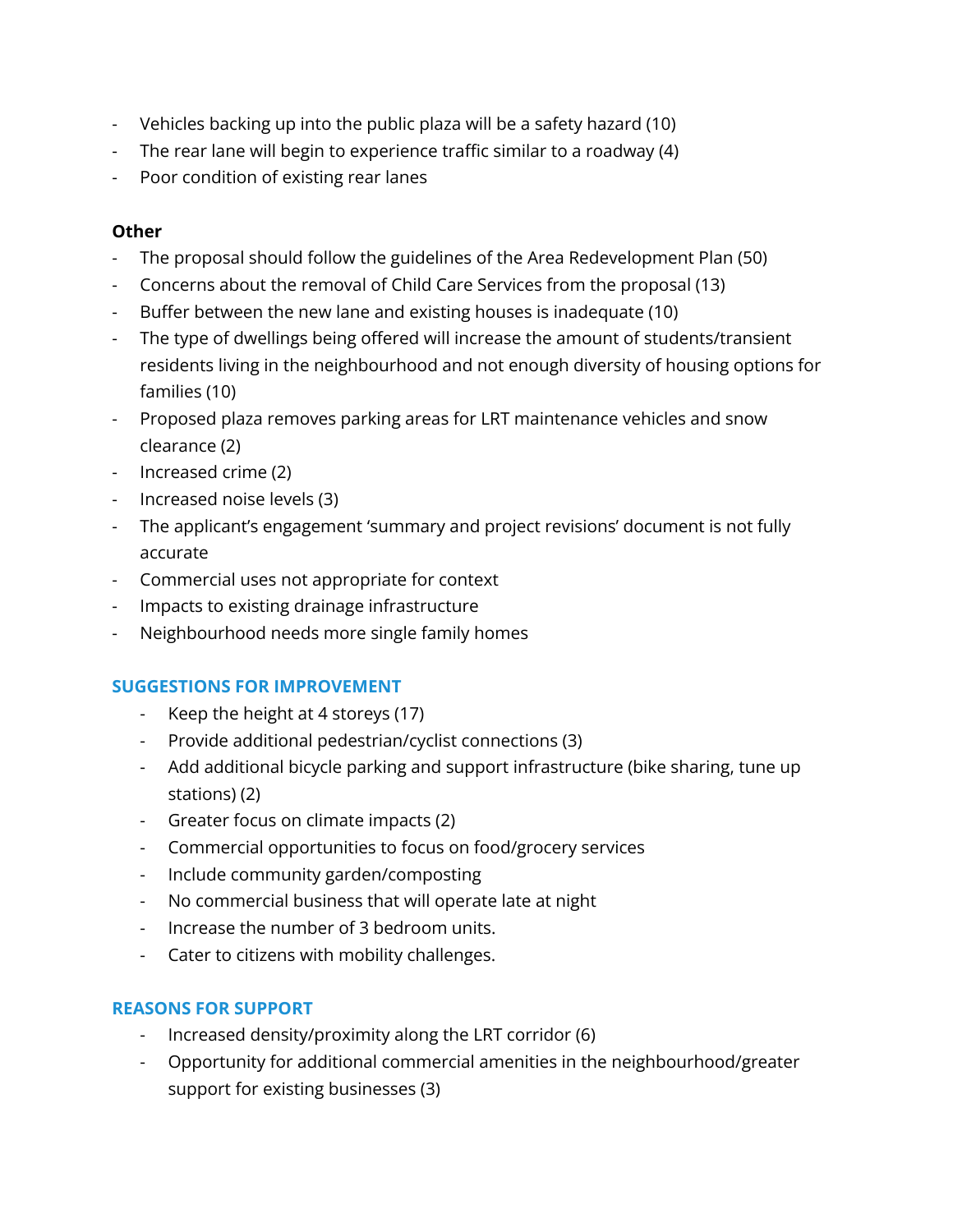- Car free design (3)
- Creates a gathering space for the community
- Provides additional opportunities to live close to the University.
- Allow more people to access existing amenities in the area.
- Supports the 'missing middle'

#### **Questions & Answers**

# **1. Is there a density (3 or 4 storeys) which does not trigger EPCOR Water Infrastructure upgrades, or has a cost share been looked at?**

EPCOR Water has provided comments for two scenarios under the initial proposal for two low rise apartment buildings (110 Dwellings) and the current proposal for two mid rise apartment buildings (142 Dwellings). Based on these reviews, both proposals require updated water infrastructure upgrades. No other review has been provided by EPCOR water based on the scope of the application.

#### Response from Applicant:

The project was submitted to the **EPCOR** cost share [program](https://www.epcor.com/products-services/water/water-service-new-developments/Pages/infill-cost-share-progam.aspx) under application ICSA-2021-020, but rejected based on the following:

- This is a major infrastructure upgrade and that this project would take up the majority of the allocated \$1.2 million funding for the entire 2020-2021 program.
- The criteria that the project needed to be at the development permit stage by way of a pre-application meeting submission which cannot occur unless the rezoning is approved.
- 2022 EPCOR Water Cost Share Program has not been funded.

### **2. Can you clarify which day Metro 78 garbage and recycling pick up will be?**

Each building with 71 Units would receive approximately 18 cubic yards of garbage service and 9 cubic yards of recycle services per week. According to the applicant, the waste storage room for each building would be adequately sized for approximately three 4-cubic yard wheeled bins and three 4-cubic yard wheeled recycling bins.

Based on this information, the anticipated frequency of pickup with these amounts of bins would be two times per week for garbage and one time per week for recycling. The specific days of collection shall be determined once the developer makes the request for service.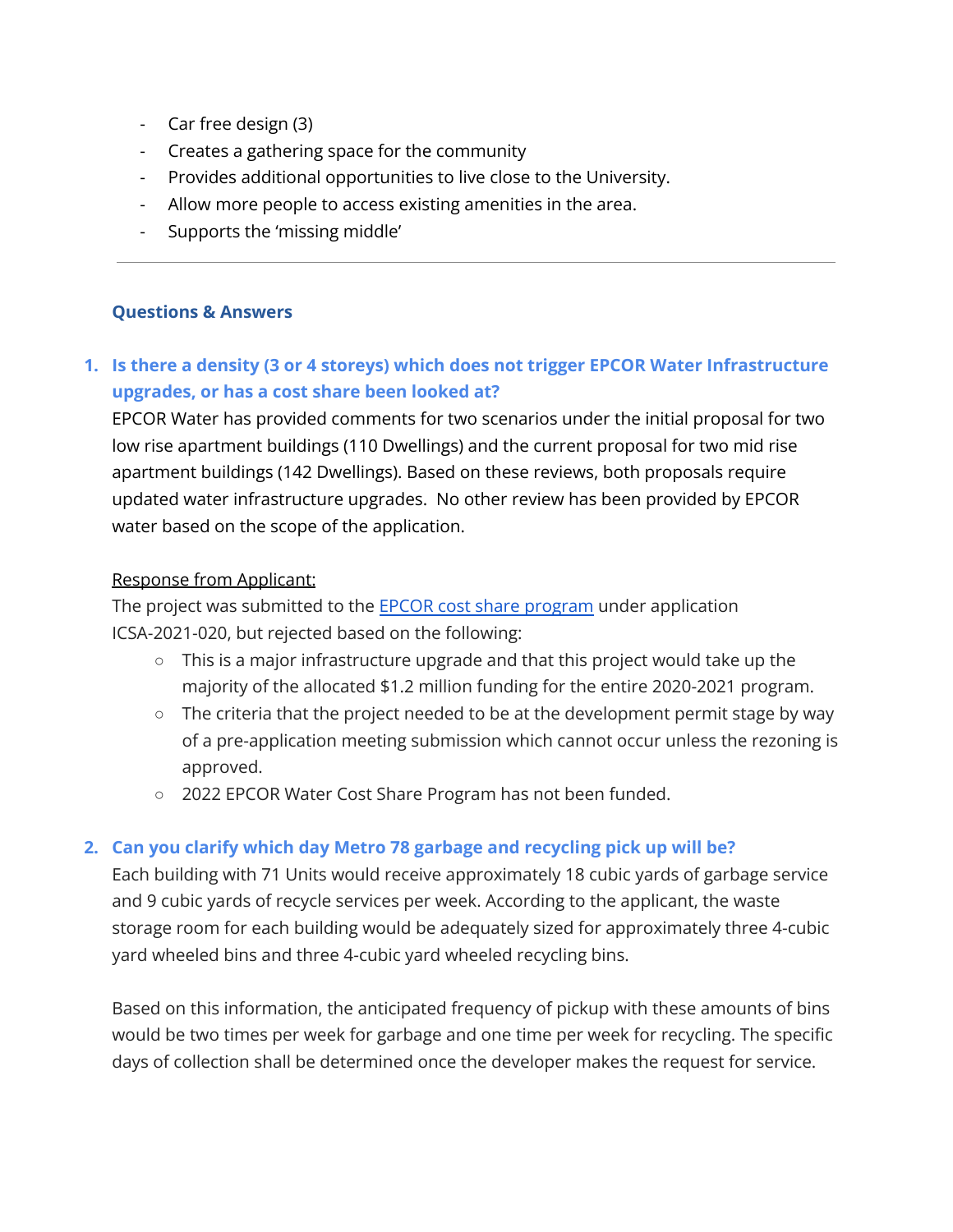# **3. And is it correct to assume Metro 78 garbage pick-up will not be on the same as community garbage pick-up (Thursday)?**

Separate garbage and recycling pick-up will be required for the Metro 78 buildings from the rest of the single detached homes in the community. This is due to different operational trucks needed to service the different dwelling types using either bins or the cart programs.

# **4. Has it been assessed whether the Metro 78 garbage trucks will be able to turn from the new north south lane into 78 avenue, when cars are parked on both sides of 78 avenue, and Metro 78 parking is full.**

In consultation with Waste Services and review of the turning maneuvers, the intent is to have the bin collection vehicles enter from the abutting east/west lanes for each building. For the north building, the vehicle would continue east and exit north onto 79 Avenue. For the south building, the intent is to turn into the newly created north/south lane and exit after collection onto 78 Avenue. In all cases, turning maneuvers have been assessed and confirmed as satisfactory for the City's waste truck operators.

# **5. Is the garbage area in the building large enough to accommodate the garbage from any commercial units? And if not, does this mean another day of garbage pick-up?**

The commercial units will be required to go with private waste removal companies and separate waste loading areas will need to be considered for the commercial component which is not mandated for City-provided service. This will also require additional bins to be sited in the waste storage area. If this is not possible, the commercial component will be required to use City-provided services at City-determined rates. According to the applicant, the garbage/recycling rooms shall be designed to accommodate the required number of bins to service both residential and commercial components.

# **6. With the garbage bins being kept inside Metro 78, will the garbage company have access to open the door, or will Metro 78 need to leave the garbage bins outside before they come?**

Typically with wheeled bins that are stored indoors, the City's Waste Services staff would bring out the bins to the collection area if the distance is within the allowable guidelines (9 meters indoors plus 6 meters outdoors). It is ultimately the decision of the development on how they best see fit to provide access for Waste Services. Some ways of access could be a keypad with a code for the overhead door or access into the building to open the overhead door from the inside.

#### **7. Will the document entitled 'applicant engagement and project revisions' be revised**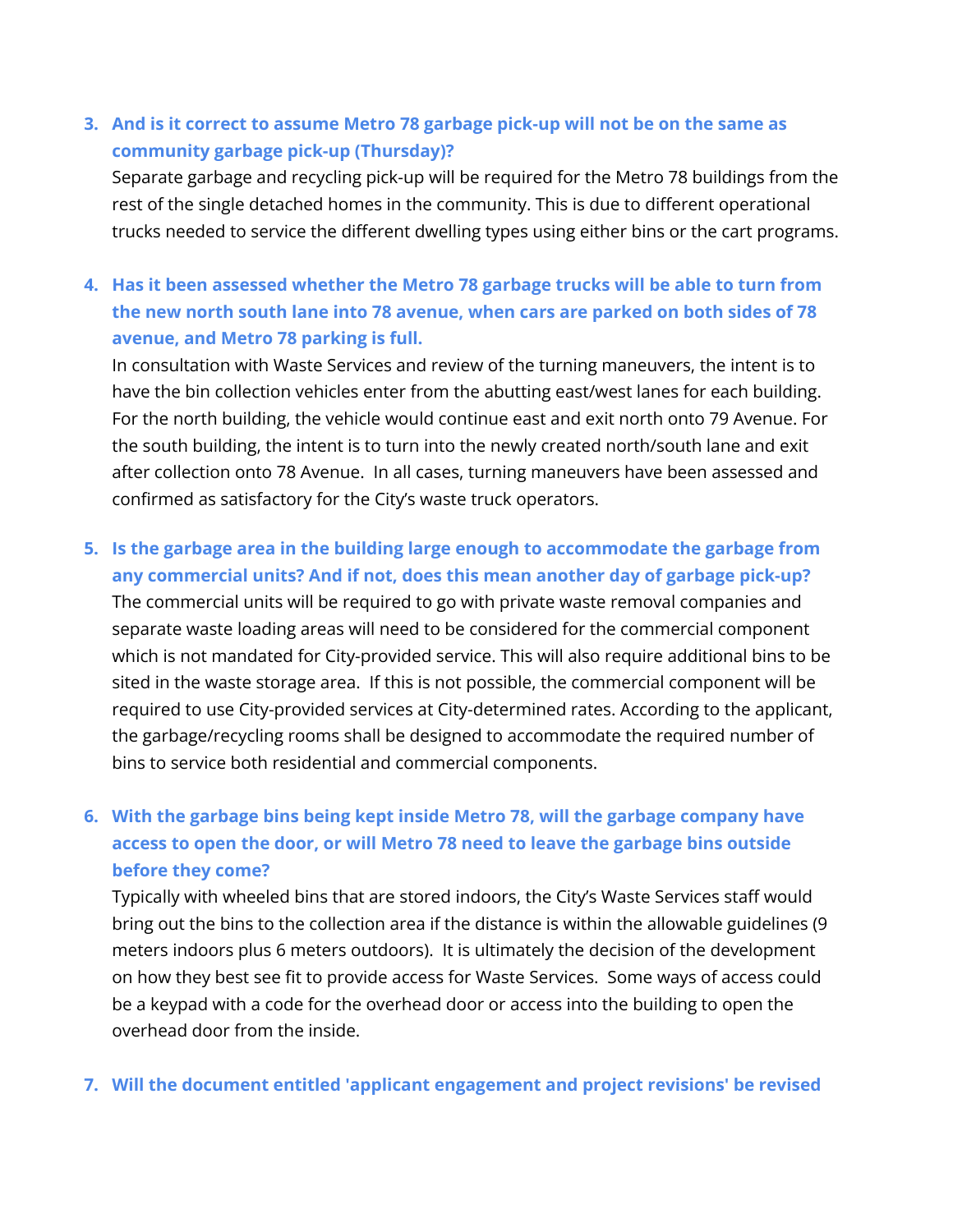## **for its omissions (including the following bullets below)**

These developer-hosted engagement sessions were independent from and in addition to the City-hosted engagement on the application held from August 16 to September 6, 2021. These developer hosted sessions were held to receive feedback during the initial stages of a project and to help inform any refinements during the application review. It is the responsibility of the applicants to share the information received from these sessions with City Administration and to ensure they are complete and accurate.

While the City does take these developer-hosted engagement feedback summaries into account as part of its review of the application, they are considered in conjunction with a number of other factors. These factors include feedback collected from the City-hosted engagement, technical considerations (such as traffic and drainage impact assessments) and alignment to City land-use related pans and policies (eg the City Plan, the McKernan-Belgravia Area Redevelopment Plan, etc).

To provide some clarification on the 'applicant engagement and project revisions' document, the applicant has provided the following responses to the bullet points mentioned below:

**● Feb 7, 2021. The meeting was with representatives from BCL, BelMac and MCL, not just BelMac.**

#### Response from Applicant:

The meeting was recorded in Green Space Alliance (GSA) Consulting's What We Heard report according to the community group that requested or initiated the event, which in this case, was the BelMac group.

**● March 24, 2021. This is not included in the summary and was a meeting with representatives from BCL, BelMac, MCL, and the Charles Simmonds Park committee to discuss a contribution to Charles Simmonds Park.**

#### Response from Applicant:

The purpose of the meeting held on March 24, 2021, was to provide an opportunity to the Charles Simmonds Park committee representative to get clarification from City Administration as to how the Community Amenity Contribution policy applies to Direct Control rezoning applications. Green Space Alliance (GSA) Consulting does not consider this meeting an engagement activity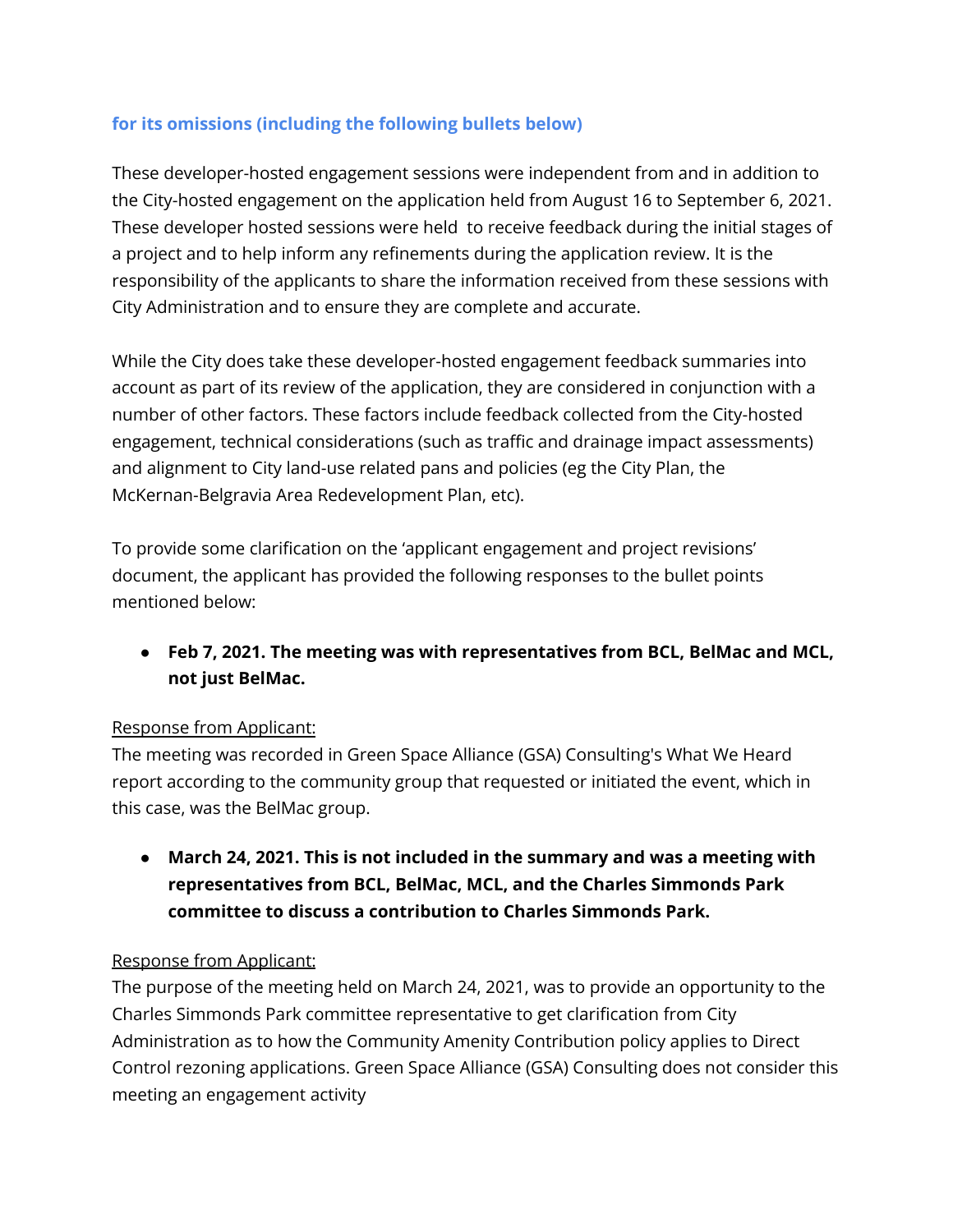**● May 2021. This is not included in the summary. BelMac requested several times to have a follow-up meeting between representatives of BelMac, MCL, BCL and the developer, and the developer declined June 9, 2021.**

#### Response from Applicant:

Between September 2020 and December 2020, Green Space Alliance (GSA) Consulting held several meetings with the BelMac group and a professional consultant who indicated she was hired by this group to discuss the project with the developer. Subsequently, in 2021, additional meetings were held at the request of the BelMac group.

On June 7, 2021, GSA organized a meeting with the McKernan Community League Board. The meeting was open to the general public and the BelMac group.

# **● The developer met with adjacent neighbours to discuss a fence. This is not included.**

#### Response from Applicant:

Green Space Alliance (GSA) Consulting's approach to drafting What We Heard reports is to not include either meetings held between property owners or ones not facilitated by GSA staff.

**● We requested a buffer not a fence (16)**

#### Response from Applicant:

The developer attended a meeting with the two adjacent neighbours to the west of the project site to discuss screening options. The meeting was productive. Both neighbours indicated that they favoured the approach of building new screening solutions to delineate their property. The developer and the two adjacent neighbours agreed that having the same screening material for both the north and south properties would be aesthetically the best solution. Follow-up steps/action items were for the developer to research screening styles and provide images to the two adjacent neighbours.

**● Summary of October and February meetings. Height and setbacks were also discussed, but these topics are missing.**

#### Response from Applicant:

Building height is a specific topic on page 2 of the report under Meeting #2 (October 2020).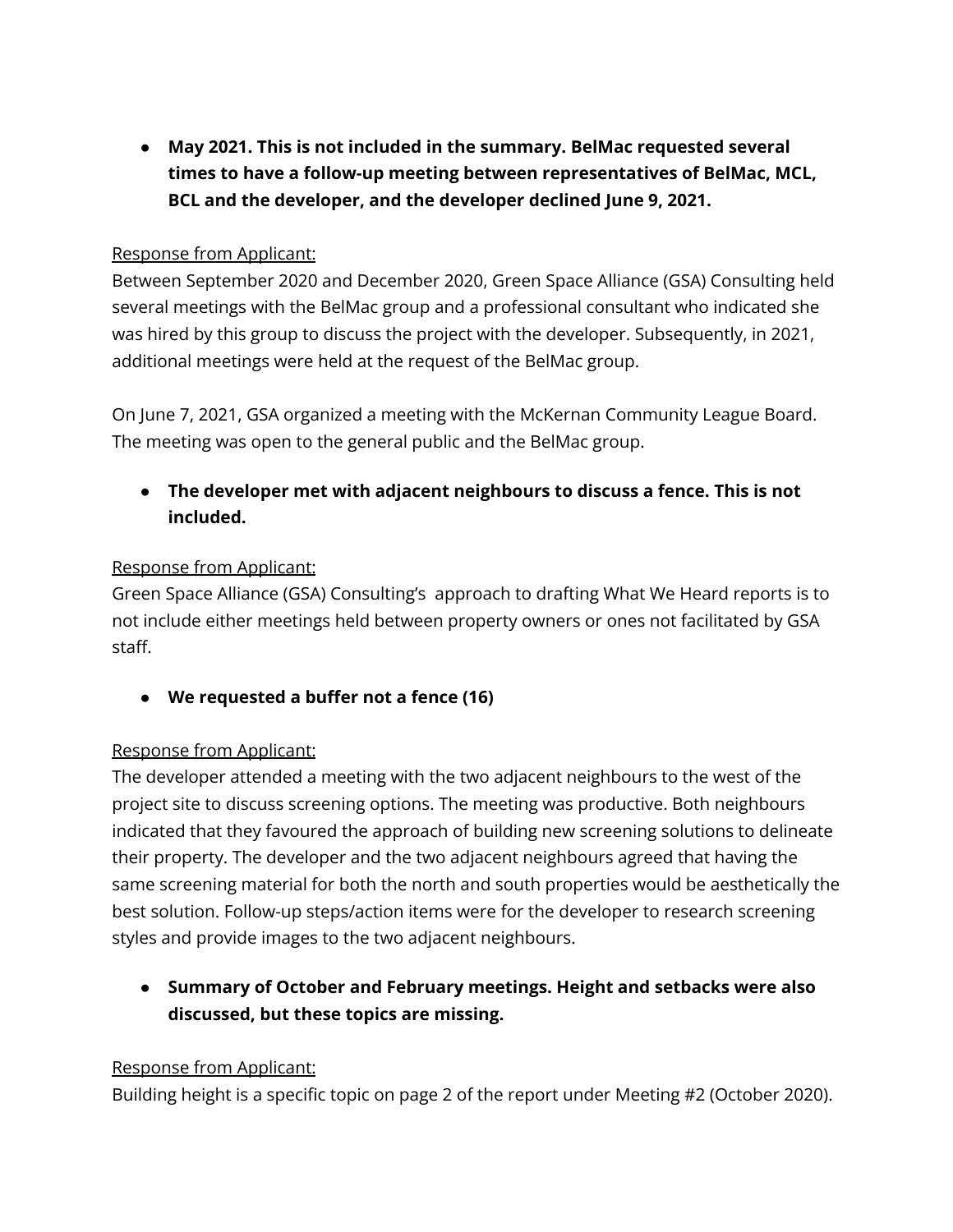Setbacks and stepbacks were also discussed and recorded under Building Design. The discussion about height at Meeting #7 (February 2021) revolved around the interface between single-detached houses and mid-rise buildings. This topic is in the report, and examples were provided as a follow-up to the meeting.

**● Project revision table is inaccurate. Appears may have removed all green spine landscaping to offset Charles Simmonds Park Contribution and this was not discussed (6)**

# Response from Applicant:

As per the City Administration calculation, the community amenity contribution owed for this rezoning application is approximately \$181,000. This amount is offset by the number of family-oriented units provided. Any additional public amenity contributions that the developer has committed to are above and beyond the minimum required by the Community Amenity Contribution policy.

**● Childcare is no longer in the proposal (7),**

See applicant response under Question #12 below.

**● the community did not request west balconies (12),**

### Response from Applicant:

A recurrent comment about building design was a contemporary versus traditional architecture style. Some residents indicated that balconies would make the design align better with a preferred traditional architecture style. Ultimately, we recorded a comment from a resident who remarked that balconies are how they meet our neighbours.

**● We requested once weekly garbage collection (13),**

### Response from Applicant:

The number of bins calculated for the development is based on the City Waste Management guidelines. At the rezoning stage, the frequency of waste collection is estimated as the design of the waste storage rooms is within the scope of a future Development Permit application.

**8. Why is the 'plaza' called a 'plaza' and not a 'mid-block accessway'. Although the intent may be to function as a plaza, it clearly does not meet the definition of a plaza**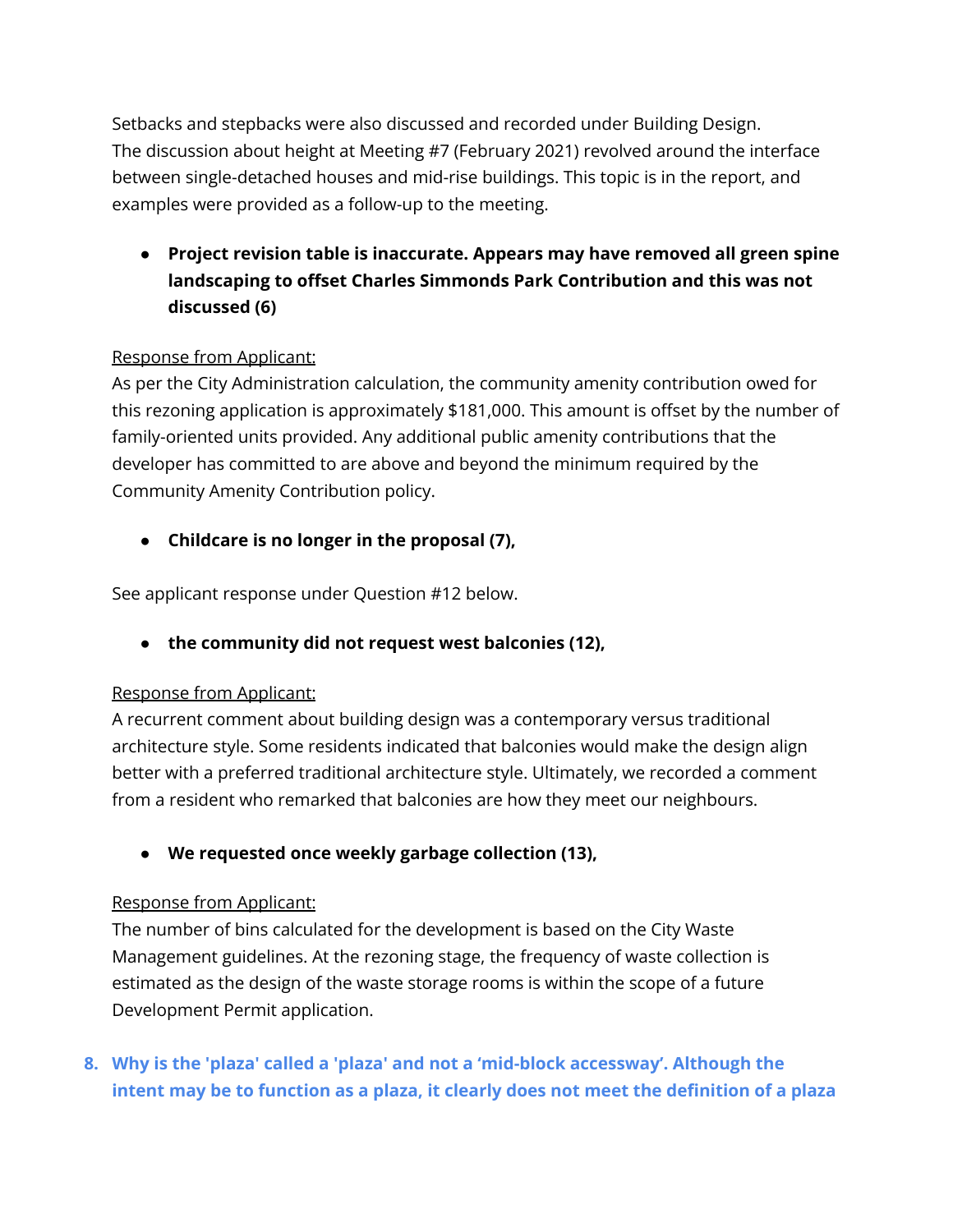**in the TOD guidelines, and shouldn't the terminology in the DC2 used be consistent with the City's definition?**

'Urban Plazas' are defined in the Transit Oriented Development (TOD) Guidelines as follows: Predominantly hardscaped plazas within an urban setting that primarily serves the local community.

For this application, the 'Urban Plaza' term is used to clarify its intended programing and implement the Mckernan-Belgravia Station Area Redevelopment Plan's desired conversion of the cul-de-sacs west of 114 Street to 'open-spaces'. The intended programing captures some of the TOD Guidelines for Urban Plazas, such as including guiding principles for these areas reflected as typical open space next to LRT stops with features such as predominantly paving material, seating areas, retail/active frontages dubbing the 'plaza' term appropriate for this context.

# **9. Why is the height of the building measured from the flat root instead of from the top of the canopy?**

Building height is measured according to the regulations on [Section](https://webdocs.edmonton.ca/InfraPlan/zoningbylaw/ZoningBylaw/Part1/Development/52__Height_and_Grade.htm) 52 of the Zoning Bylaw. For flat roofs, the maximum building height shall be measured from the horizontal plane through grade to the midpoint of the highest parapet and shall not extend more than 1.7 metres above the maximum permitted building height of the zone. Section 52 also states that elements such as elevator housings, roof stairways, and entrances are excluded from the calculation of the maximum building height. According to the applicants, they anticipate revising the design to reduce the size of the canopies, thus, the perceived mass of the rooftop.

# **10. Has there been any assessment of whether current street parking will be able to accommodate the estimated additional 304 vehicles per day?**

The estimated daily trips represent a combination of inbound and outbound trips expected to be made by the tenants, visitors, deliveries, ride shares and service vehicles, etc. which will be spread out over the course of a 24 hour period. The buildings are proposed to be constructed without on-site parking for the residents (as permitted by Open [Option](https://www.edmonton.ca/city_government/urban_planning_and_design/comprehensive-parking-review) [Parking](https://www.edmonton.ca/city_government/urban_planning_and_design/comprehensive-parking-review)) and will be marketed with this information; it is expected that potential residents of the development will choose to live in the building with this knowledge. Residents of the development will not be able to participate in the neighbourhood residential parking program (given the multi-family nature of these buildings). Given the proximity to the LRT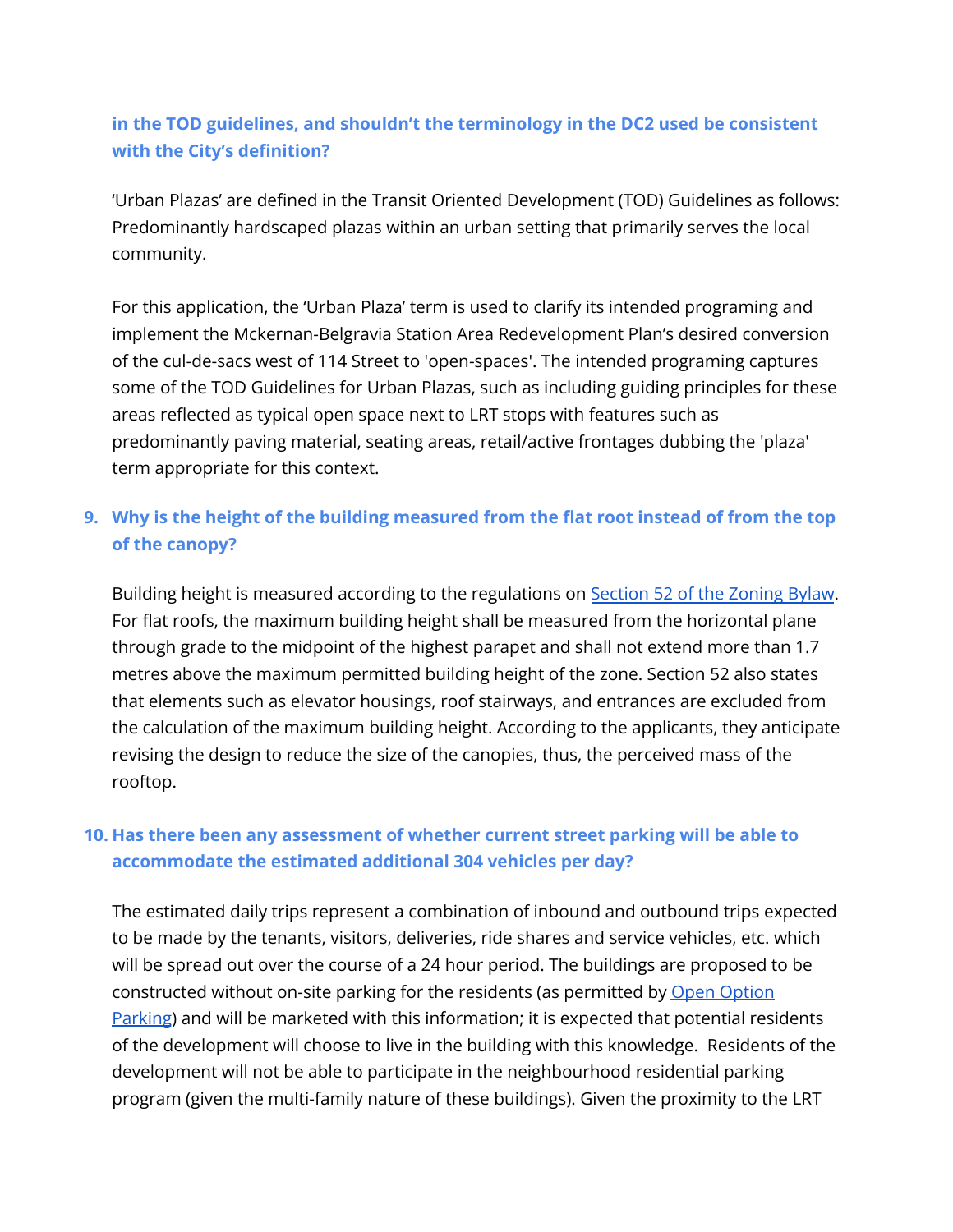and the lack of parking, it is likely the majority of the residents will not have a car. The parking demand generated by visitors, deliveries, ride shares and service vehicles are expected to be short term and will be accommodated on-site through the supply of on-site parking for visitors, rideshare and loading. On-street parking in the area has some capacity to accommodate any spill-over short term parking demand generated by the development.

**11. Has there been any assessment of the safety or children, cyclist crossing the new North-South lane to access the mid-block accessway, considering parked cars will need to back up to exit their parking stall, the increase in traffic, and the backing up of large vehicles when the loading zone/garbage zone/corner cut zone is occupied.**

A separate detailed safety assessment for pedestrians and cyclists has not been completed as these reviews are generally completed for an area or section of roadway with high traffic volumes and frequent collision records. Based on the traffic impact assessment report, the development generated traffic volume is expected to be 26 trips in the busiest hour which translates into less than 1 trip every two minutes. Given there will be no parking provided for the residents of the building, the actual trip number could be lower than what is projected.

The scenario proposed with the development is not unique within Edmonton. There are examples in the city where midrise and highrise developments take access off the alley and generate significantly more traffic compared to Metro 78 generated traffic. In some of these cases, the intersecting roadway with the alley contains a bike route or major pedestrian corridor where no significant operational issues were reported.

Upon the completion of the development, traffic volume including pedestrians and cyclists are expected to continue to be low. Given these low volumes and that the interactions between modes will be in a low speed environment, no significant safety hazard is anticipated.

#### **12. Why had childcare been removed as a possible use?**

#### Response from Applicant: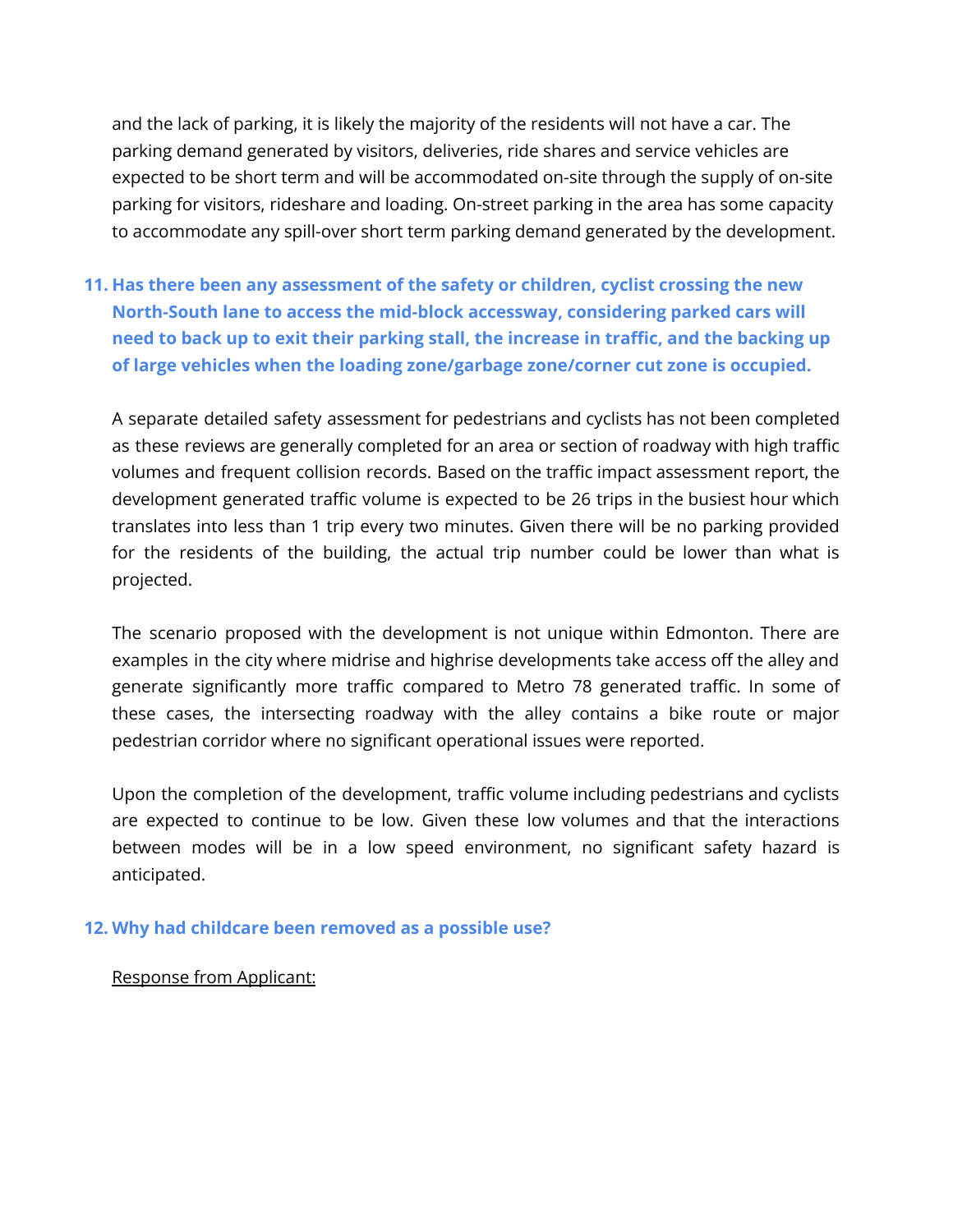- Child Care Services was never part of the original application; therefore, it was not removed.
- Through the engagement process, the developer received feedback from the community that Child Care Services would be something they would like to see in the building.
- The Zoning Bylaw deems Child Care Services a commercial use that is more intense than typical neighbourhood commercial uses. Child Care Services should comply with additional regulations in the Zoning Bylaw. These regulations create challenges for providing this service in residential buildings. The developer brought this issue to City Administration's attention. After extensive discussions with City Administration, the developer decided to create a specific space in the south building to have a day-home to accommodate the community's request. A day-home is a home-based business and is already allowed in the (RF1) Single Detached Residential Zone.

# **13. Why have setbacks been decreased by .5m on the west and east side compared to the previous DC2?**

#### Response from Applicant:

We have not modified the setbacks since the building height increased from four to six storeys. In the previous concept (when there were only two lots), the west setback was 5.5 m, and the east setback was 2.0 m.

# **14. Will the platform structures on the east and the west of the building project an additional 1.5m, in addition to the reduction of the setback of 1m and 2m on the west and east side respectively up to 16.5m in height?**

#### Response from Applicant:

- Section 44 of the Zoning Bylaw allows platform structures to project within required setbacks and separation spaces according to the standards provided in that section. The design fully complies with the regulations outlined in Section 44.
- There are two types of balconies designed for the buildings. The majority are Juliet balconies which are essentially false balconies or railings at the outer plane of a window opening connected to the building facade without a deck to walk on. On a limited number of units on each level, there are actual balconies designed with a minimum depth of 1.5 m to meet the Amenity Space regulations. Since they are recessed 0.5 m, they project 1.0 m into the setbacks.

#### **15. There appears to be a 2m buffer between the Metro78 parking area and Metro78, but**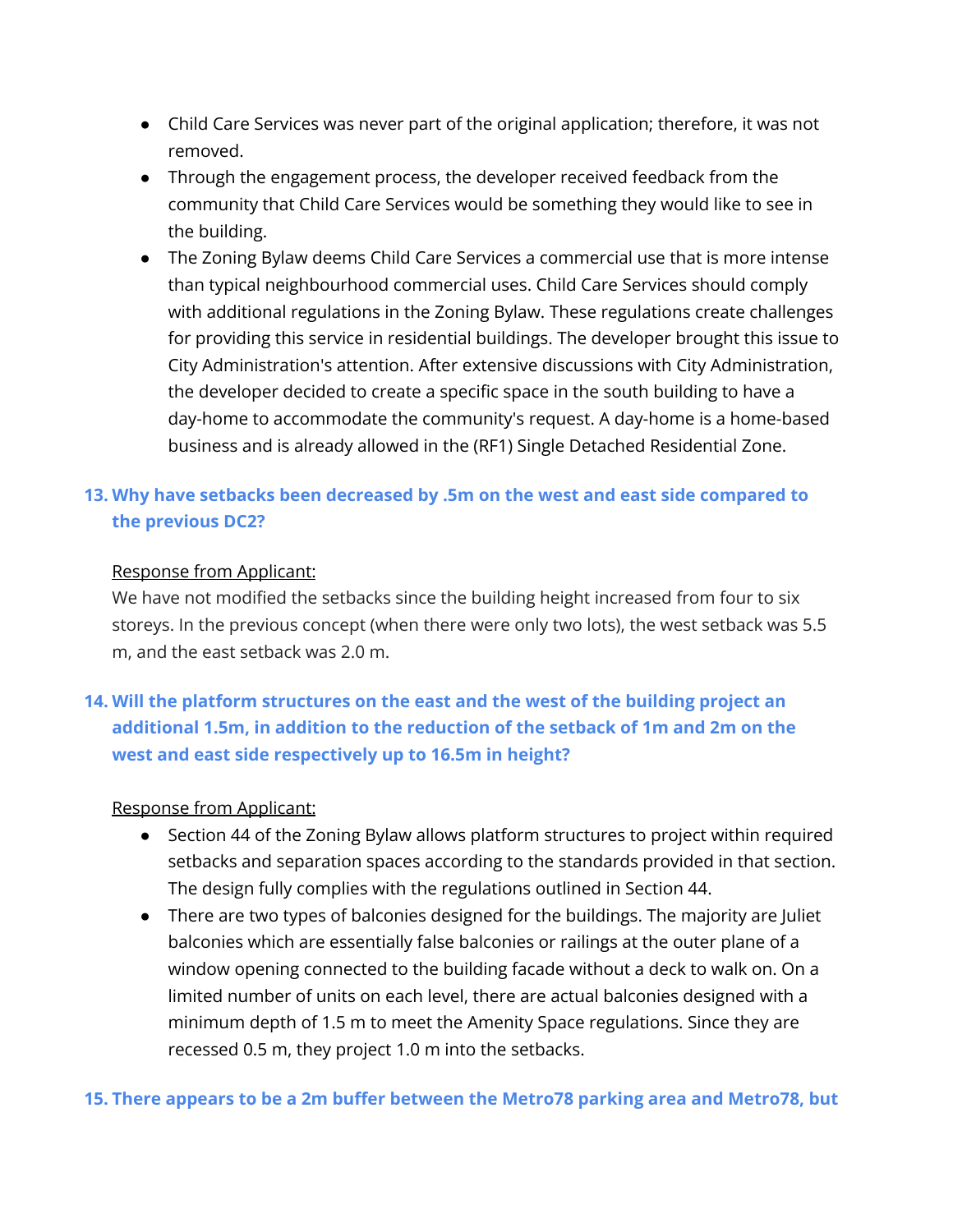# **the developer won't consider a buffer area between the directly adjacent neighbours and the new north-south lane. Why not?**

#### Response from Applicant:

There is a 2 m sidewalk at the ground level between the parking area and the buildings. As requested by the community, we provided a range of examples of similar context in Edmonton and Calgary where mid-rise buildings are adjacent to single-detached houses separated by a rear lane. The proposed buffer seems not to be characteristic in this type of neighbourhood block configuration.

# **16. The developer previously supported their assertion that the development site is a gateway using the results of their survey. Is it correct to assume the developer will no longer use the survey results as support given they indicate in the engagement summary "this survey is not intended to be representative sample of the community"?**

#### Response from Applicant:

Green Space Alliance (GSA) submitted an amendment to the Area Redevelopment Plan (ARP) to reclassify the project location as a pedestrian gateway. The amendment is based on our professional opinion, not on the community responses to the survey.

# **17. The review of the survey was done by Avens Evaluation Group. According to Avens' website, one of the two consultants at Avens is Dorothy Pinto. Shouldn't an arm's length firm have reviewed the survey?**

#### Response from Applicant:

The survey intended to gather information and perspectives from the residents on the project. Green Space Alliance (GSA) and the developer wanted to ensure that questions were unbiased. The developer hired an expert to review the survey question to ensure they were well worded. The developer's wife has a Ph.D. and is a professional and expert in the field thus qualifying her consultancy practice to conduct this type of work.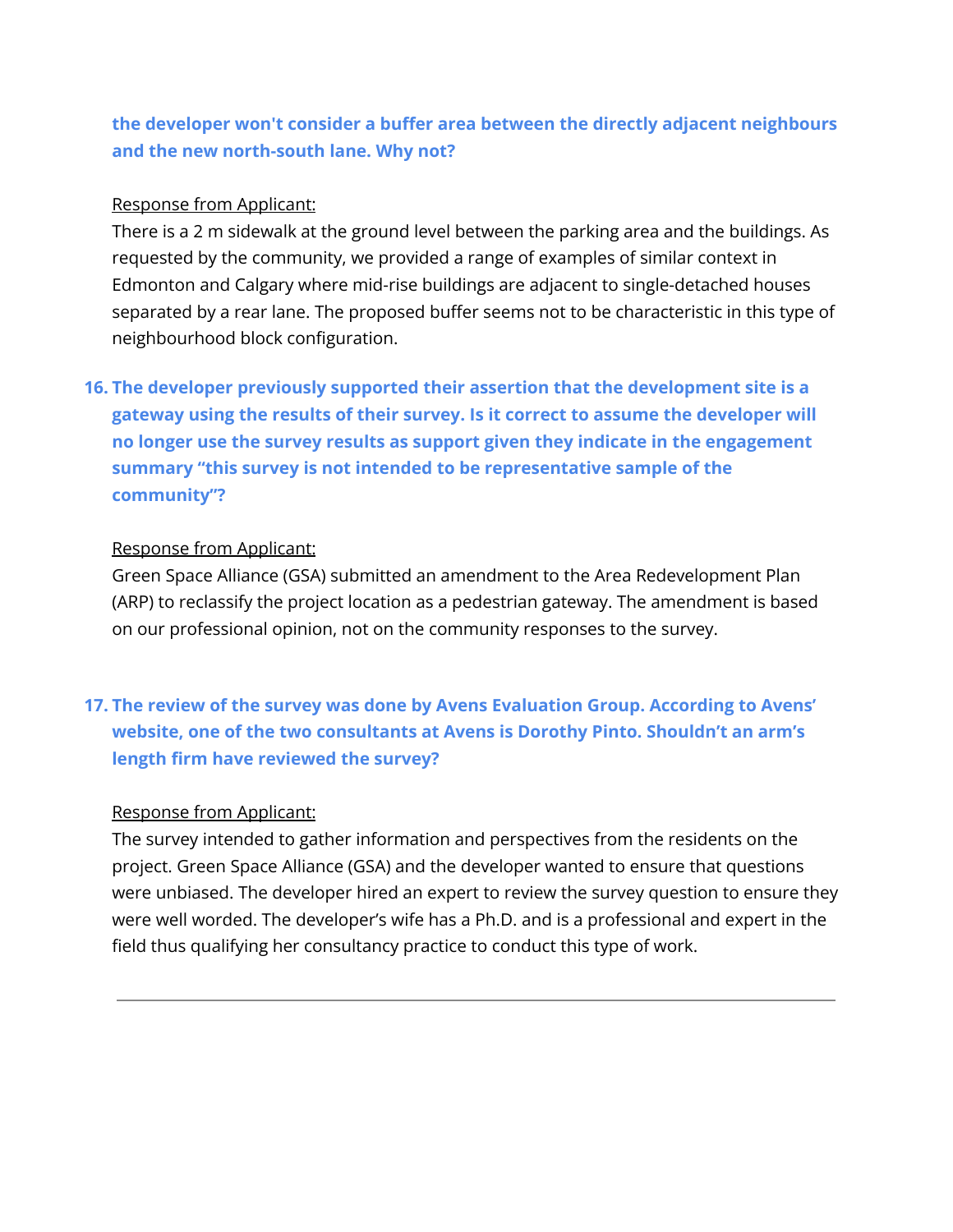#### **Web Page Visitor Definitions**

#### Aware

An aware visitor, or a visitor that we consider to be 'aware', has made one single visit to the page, but not clicked any further than the main page.

#### Informed

An informed visitor has taken the 'next step' from being aware and clicked on something. We now consider the visitor to be informed about the project. This is done because a click suggests interest in the project.

#### Engaged

Every visitor that contributes on the page, either by asking questions or leaving a comment, is considered to be 'engaged'.

Engaged and informed are subsets of aware. That means that every engaged visitor is also always informed AND aware. In other words, a visitor cannot be engaged without also being informed AND aware. At the same time, an informed visitor is also always aware.

#### **Next Steps**

The public feedback received will be considered during the planning analysis and will be included in the administration report for City Council. The administration report and finalized version of the applicant's proposal will be posted for public viewing on the [City's](https://www.edmonton.ca/city_government/council-committee-meetings) public [hearing](https://www.edmonton.ca/city_government/council-committee-meetings) agenda approximately three (3) weeks prior to a scheduled public hearing for the file.

When the applicant is ready to take the application to Council:

- Notice of Public Hearing date will be sent to surrounding property owners and applicable nearby Community Leagues and Business Associations.
- Once the Council Public Hearing Agenda is posted online, members of the public may register to speak at Council by completing the form at [edmonton.ca/meetings](http://edmonton.ca/meetings) or calling the Office of the City Clerk at 780-496-8178.
- Members of the public may listen to the Public hearing on-line via edmonton.ca/meetings.
- Members of the public can submit written comments to the City Clerk [\(city.clerk@edmonton.ca\)](mailto:city.clerk@edmonton.ca).